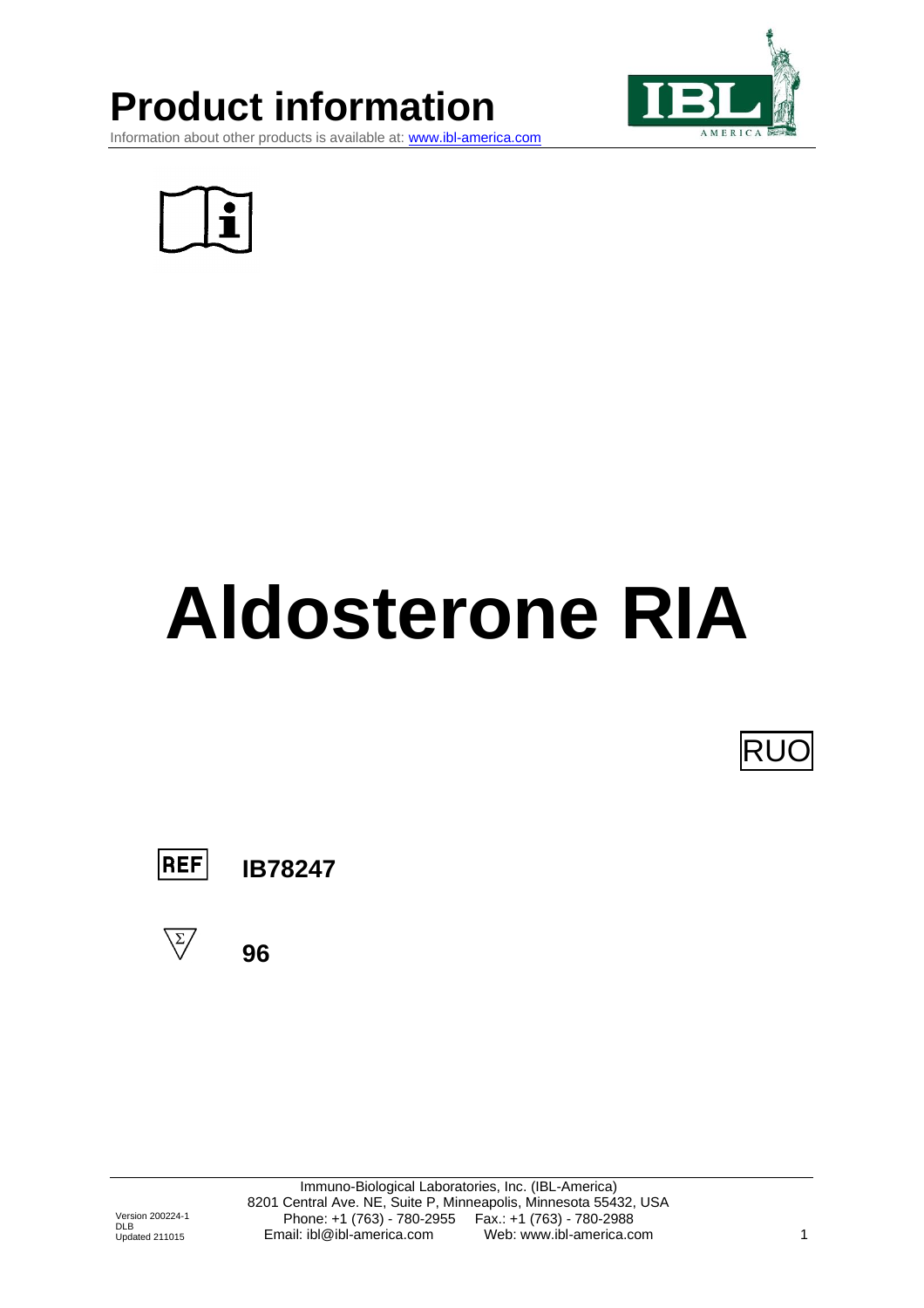#### **1. PRINCIPLE OF THE ASSAY**

The present method is based on a competitive radioimmunoassay (RIA). During the incubation, the sample/calibrator aldosterone competes with the aldosterone labeled with Iodine 125 (tracer) for the specific sites of the antiserum coated on the tubes. Separation is based on the use of antibody coated tubes, where the anti-aldosterone antiserum is fixed on the tube walls. After aspiration, the radioactivity in the tubes is measured in a gamma counter. The degree of binding will be inversely proportional to the sample/calibrator hormone concentration.

#### **For research use only – Not for use in diagnostic procedures.**

#### **2. REAGENTS PROVIDED WITH THE KIT**

- The reagents are sufficient for 96 determinations.
- Store the kit and reagents at 2-8°C.
- The expiration date of each reagent is shown on the label.

| <b>Reagents</b>                                                                                                 | 96 Tests Kit                         | <b>Reconstitution</b>       |
|-----------------------------------------------------------------------------------------------------------------|--------------------------------------|-----------------------------|
| SORB <sub>CT</sub><br>Tubes coated with anti-Aldosterone antibody                                               | $2 \times 48$                        | <b>Ready</b> to Use         |
| TRACER 1-125<br>TRACER : 1251-Aldosterone in phosphate<br>buffer. Preservative: NaN <sub>3</sub> (<0.1%)        | 1 Vial<br>50 <sub>ml</sub><br>85 kBq | <b>Ready</b> to Use         |
| CAL OLYO<br><b>Calibrator zero</b><br>Aldosterone in human serum Preservative:<br>$NaN3 (< 0.1\%)$              | 2 Vials<br>Lyophilized               | Add 3 mL distilled<br>water |
| $CAL[1] - 6LYO$<br>Calibrator $- N = 6$<br>Aldosterone in human serum Preservative:<br>$NaN3 (< 0.1\%)$         | 6 Vials<br>Lyophilized               | Add 2 mL distilled<br>water |
| <b>CONTROL LYO</b><br>Control - $N = 1$<br>Aldosterone in human serum<br>Preservative: NaN <sub>3</sub> (<0.1%) | 1 Vial<br>Lyophilized                | Add 2 mL distilled<br>water |

- 1. **Calibrators:** After reconstitution, aliquot and freeze unused calibrators and control at -20°C. For the exact value, refer to the QC datasheet.
- 2. **Control:** Reconstitute with 2 ml of distilled water. After reconstitution, aliquot and freeze unused control at -20°C. For the exact value, refer to the QC datasheet.
- 3. **Coated Tubes:** Unused tubes must be stored at 2-8°C , protected from moisture.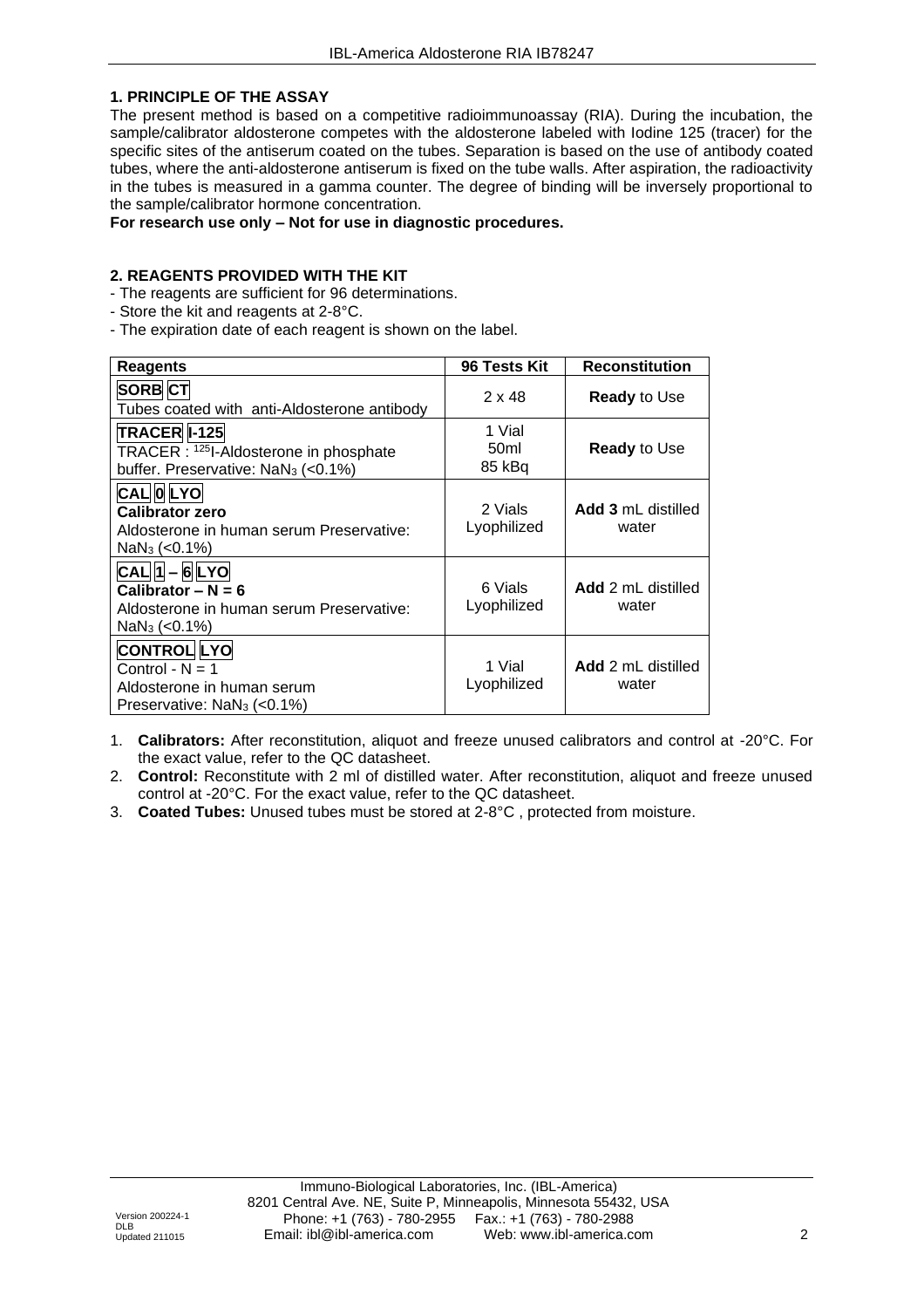#### **3. MATERIAL REQUIRED BUT NOT SUPPLIED**

- Plastic test tubes.
- Test tube racks.
- Adjustable, automatic micropipettes with disposable tips.
- Vortex mixer.
- Graduated cylinder.
- Aspiration pump or automated washing device.
- Scintillation gamma counter.
- Distilled water.
- Orbital shaker adjustable at 150 rpm.
- Hydrochloric acid.

#### **4. WARNINGS AND PRECAUTIONS FOR USERS**

**For research use only – Not for use in diagnostic procedures.**

#### **Only experienced laboratory personnel should use this test and handling should be in agreement with GLP.**

#### **Radioactive Material - Not for Internal or External Use in Humans or Animals.**

This radioactive material may be received, acquired, possessed, and used only by physicians, laboratories or hospitals and only for laboratory tests not involving internal or external administration of the material, or the radiation there from to human beings or animals. Its receipt, acquisition, possession, use and transfer are subject to the regulations of each country. Physical characteristics of <sup>125</sup>I: see end of instructions

- **1**. **Safety Precautions:** The following precautions should be observed in handling radioactive material:
	- **- Store radioactive materials in a designated area.**
	- **- Do not eat, drink, smoke or apply cosmetics where radioactive materials are being handled.**
	- **- Do not pipette by mouth.**
	- **- Wear gloves when handling radioactive materials and wash hands thoroughly afterwards.**
	- **- Cover working area with disposable absorbent paper.**
	- **- Wipe up all spills immediately and thoroughly and dispose of the contaminated materials as radioactive waste.**
	- **- Dispose of the liquid radioactive waste into the sanitary sewage system if permitted by the local regulations.**
- **2. CHEMICAL HAZARD Sodium Azide (NaN3) Warning:** Some of the reagents in this kit contain sodium azide as a preservative. For all such reagents, the concentration of sodium azide is <0.1% w/w. Sodium azide may react with lead and copper plumbing to form explosive metal azides. Dispose of all non radioactive reagents by flushing with large amounts of water through the plumbing system.

**H370 :** very toxic if swallowed

**EUH 031:** contact with acids liberates very toxic gas

**3. POTENTIAL BIOHAZARDOUS MATERIAL Warning:** This kit may contain some reagents made with human serum or plasma. The serum or plasma used has been tested by an FDA-approved method and found to be non-reactive for HIV-1/2 Antibodies, HCV and HBsAg. Because no method can offer complete assurance that HIV-1/2, HCV, HBsAg or other infectious agents are absent, these reagents should be handled at the Biosafety Level 2 as recommended for any potentially infectious human serum or blood samples in the Centers for Disease Control/National Institutes of Health manual "Biosafety in Microbiological and Biomedical Laboratories," 3rd Edition 1993.

For more information, see Material Safety Data Sheet (MSDS).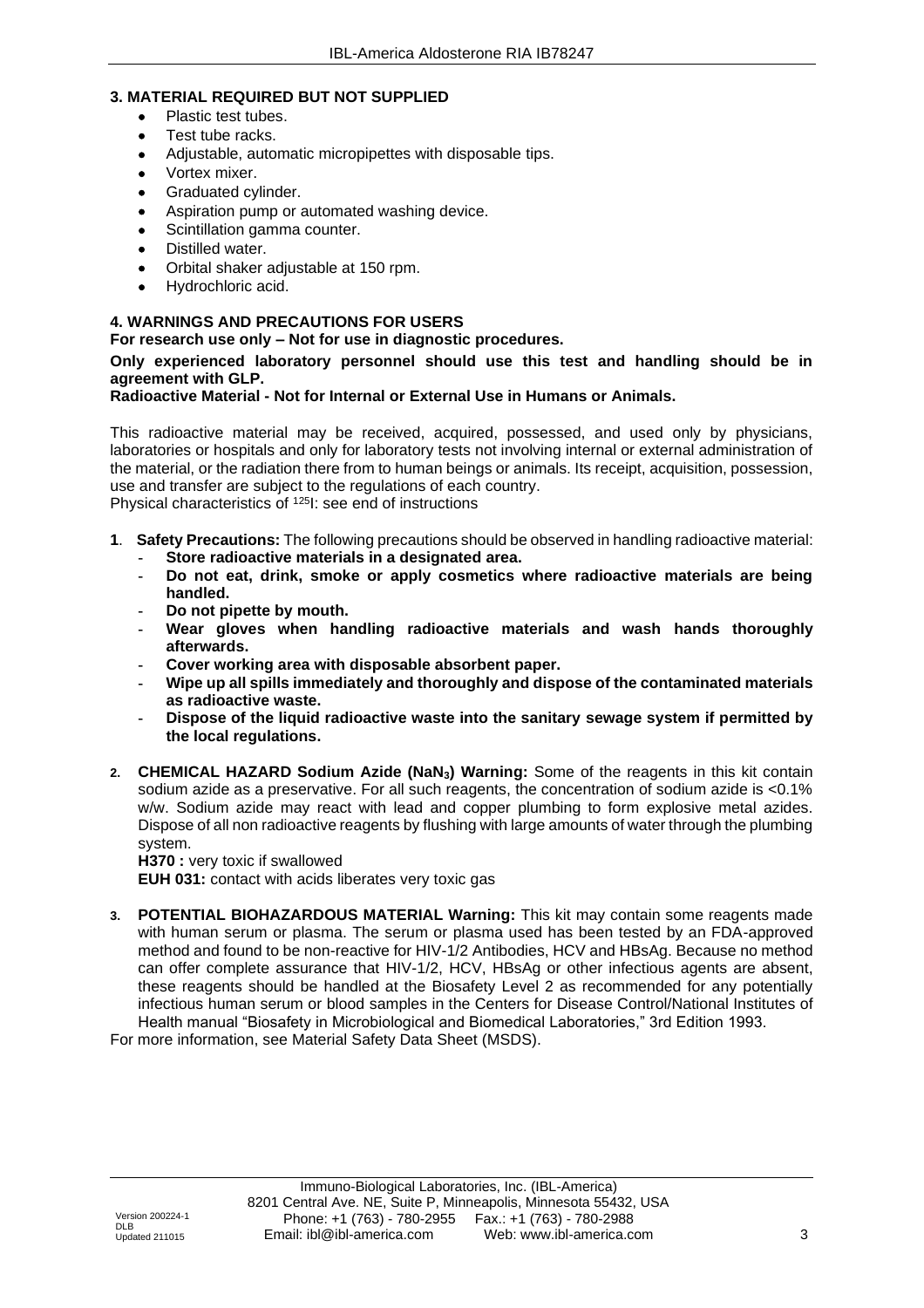#### **5. SAMPLE COLLECTION**

The assay can be performed in serum or urine samples. Since Aldosterone shows a circadian rhythm we suggest to note down the sample collecting time. Highly lipemic or hemolyzed samples must be discarded. Keep samples at 2-8°C for 1-2 days; for longer periods it is advisable to freeze samples at - 20°C. Repeated freezing and thawing of samples should be avoided.

#### **Urine Samples**

#### *Urine collection.*

Collect 24-hour urine by adding boric acid (10 g/l) as preservative. Record the volume and store at 2-8°C for 1-2 days; freeze at -20°C for longer time periods.

### *Urine Hydrolysis:*

- **1.** Prepare uncoated tubes, one for each urine sample.
- **2.** Pipette 100 µl of urine sample.
- **3.** Add 1 ml of 0.1 M hydrochloric acid into each tube.
- **4.** Incubate for 15-20 hours at 30°C.<br>**5.** Use 50 ul of this solution for the te
- Use 50  $\mu$ I of this solution for the test.

#### **6. ASSAY PROCEDURE**

- **-** Bring all reagents and samples to room temperature (18-25°C) prior to use.
- **-** Before use, mix the samples by inversion.
- **-** For all calibrators, a duplicated measure is recommended.
- **-** Each tube can only be used once.
- 1. Prepare plain tubes for Total Activity (T) as well as coated tubes for Zero Calibrator (Bo), Calibrators (1-6), Control and Samples.
- 2. Pipette **200 µl** of each Calibrator, Control and Sample into each tube.
- 3. **Urine Samples.** Pipette **50 µl** of Hydrolyzed sample into each tube and add **150 µl** of the Zero Calibrator.
- 4. Add **500 µl** of Radioactive Tracer into all tubes.
- 5. Mix test-tube rack manually. Do not use vortex.
- 6. Incubate: **Procedure A:** 18-24 hours at room temperature (18-25°C); or
	- **Procedure B:** 3hours at room temperature (18-25°C) with an orbital shaker set at 150 rpm.
- 7. Carefully aspirate the incubation mixture from all tubes, except those for total activity, with an aspiration pump or decant by drying the edges of the tubes with blot-paper.
- 8. Count the radioactivity in the tubes for 1 minute by using a gamma counter. We suggest to check the background of the instrument before counting the assay. In order to avoid variations in the sensitivity of the system, the background should be reduced to a minimum or adjusted properly.

ASSAY SCHEME

| <b>Tubes</b>                                                                                  | Total<br><b>Activity</b> | Cali-<br><b>brators</b> | Control     | <b>Samples</b> | Urine samples |
|-----------------------------------------------------------------------------------------------|--------------------------|-------------------------|-------------|----------------|---------------|
| Reagent                                                                                       |                          |                         |             |                |               |
| Calibrator 0                                                                                  |                          |                         |             |                | $150$ µl      |
| <b>Calibrators</b>                                                                            |                          | $200$ $\mu$             |             |                |               |
| <b>Controls</b>                                                                               |                          | .                       | $200$ $\mu$ |                | ----          |
| <b>Samples</b>                                                                                |                          |                         |             | $200$ $\mu$    | $50$ µl       |
| <b>Tracer</b>                                                                                 | $500$ µl                 | $500$ $\mu$             | $500$ µl    | 500 µl         | $500$ $\mu$   |
| - Incubate: $18 - 24$ h R.T ( $18 - 25$ °C). or 3 h R.T. ( $18 - 25$ °C) shaking ( $150$ rpm) |                          |                         |             |                |               |
| - Aspirate                                                                                    |                          |                         |             |                |               |
| - Count                                                                                       |                          |                         |             |                |               |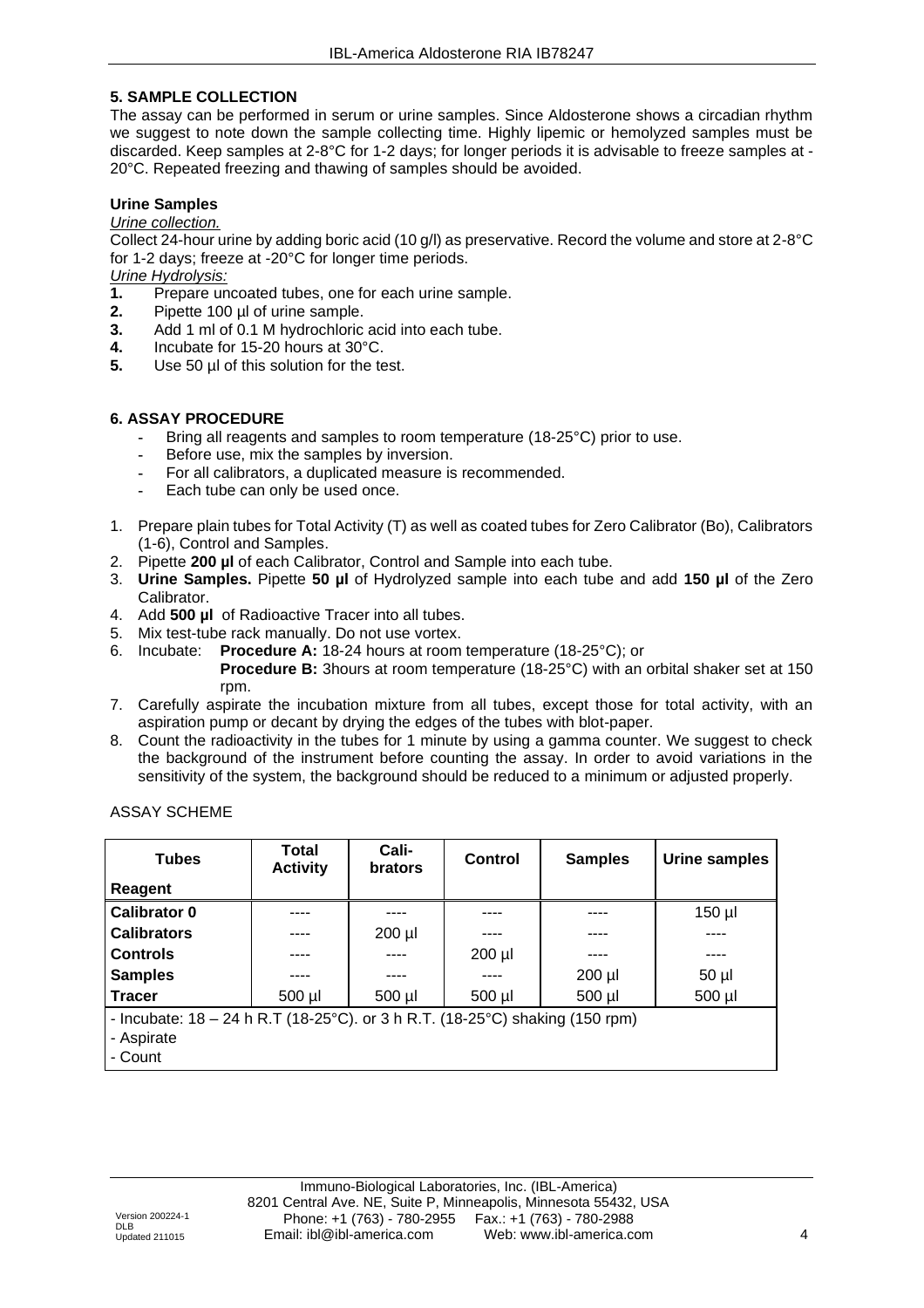#### **7. CALCULATION OF RESULTS**

Draw the calibration curve with the calibration concentrations on the x-axis and the respective B/Bo % on the y-axis.

Calculate the B/Bo% for each sample and read the concentration by interpolating on the calibration curve to obtain the Aldosterone concentration in the tested samples, expressed in pg/ml.

#### **Urine Samples**

The concentration read on the calibration curve must be multiplied by factor 44 to obtain the Aldosterone concentration in pg/ml. In order to express Aldosterone concentration in µg/24h:

Concentration (pg/ml) x 44 x Urine excreted (liters)

 $\_$  , and the set of the set of the set of the set of the set of the set of the set of the set of the set of the set of the set of the set of the set of the set of the set of the set of the set of the set of the set of th

 $\mu$ g/24h =

1000

#### EXAMPLE OF CALCULATION

The values reported below must be considered as an example and may not be used in place of experimental data.

| <b>Description</b> | Average | B/B0   | Aldosterone |
|--------------------|---------|--------|-------------|
|                    | cpm     | $(\%)$ | (pg/ml)     |
| Total activity (T) | 41999   |        |             |
| CAL 0              | 19213   | 100    | 0           |
| CAL <sub>1</sub>   | 16439   | 85.4   | 25          |
| CAL <sub>2</sub>   | 14667   | 76.1   | 50          |
| CAL <sub>3</sub>   | 12268   | 63.6   | 100         |
| CAL <sub>4</sub>   | 8184    | 42.1   | 300         |
| CAL <sub>5</sub>   | 5844    | 29.9   | 600         |
| CAL <sub>6</sub>   | 3669    | 18.4   | 1500        |
| <b>CONTROL</b>     | 11263   | 58.3   | 133         |
| P <sub>1</sub>     | 14905   | 77.4   | 45.5        |
| P <sub>2</sub>     | 9869    | 51.0   | 191         |
| P <sub>3</sub>     | 7934    | 40.8   | 323         |

#### **8. REFERENCE VALUES**

It is recommended that each laboratory determines its own reference interval. Values reported below are only indicative.

| <b>Serum Aldosterone:</b> |                  |
|---------------------------|------------------|
| - At rest:                | 10 - 160 pg/ml   |
| - In motion:              | $35 - 300$ pg/ml |

#### **8.1 Other sample type**:

| Urinary Aldosterone: | $\vert$ <18µg/24h (95th percentile) |
|----------------------|-------------------------------------|
| l Plasma EDTA :      | <122 pg/ml (95th percentile)        |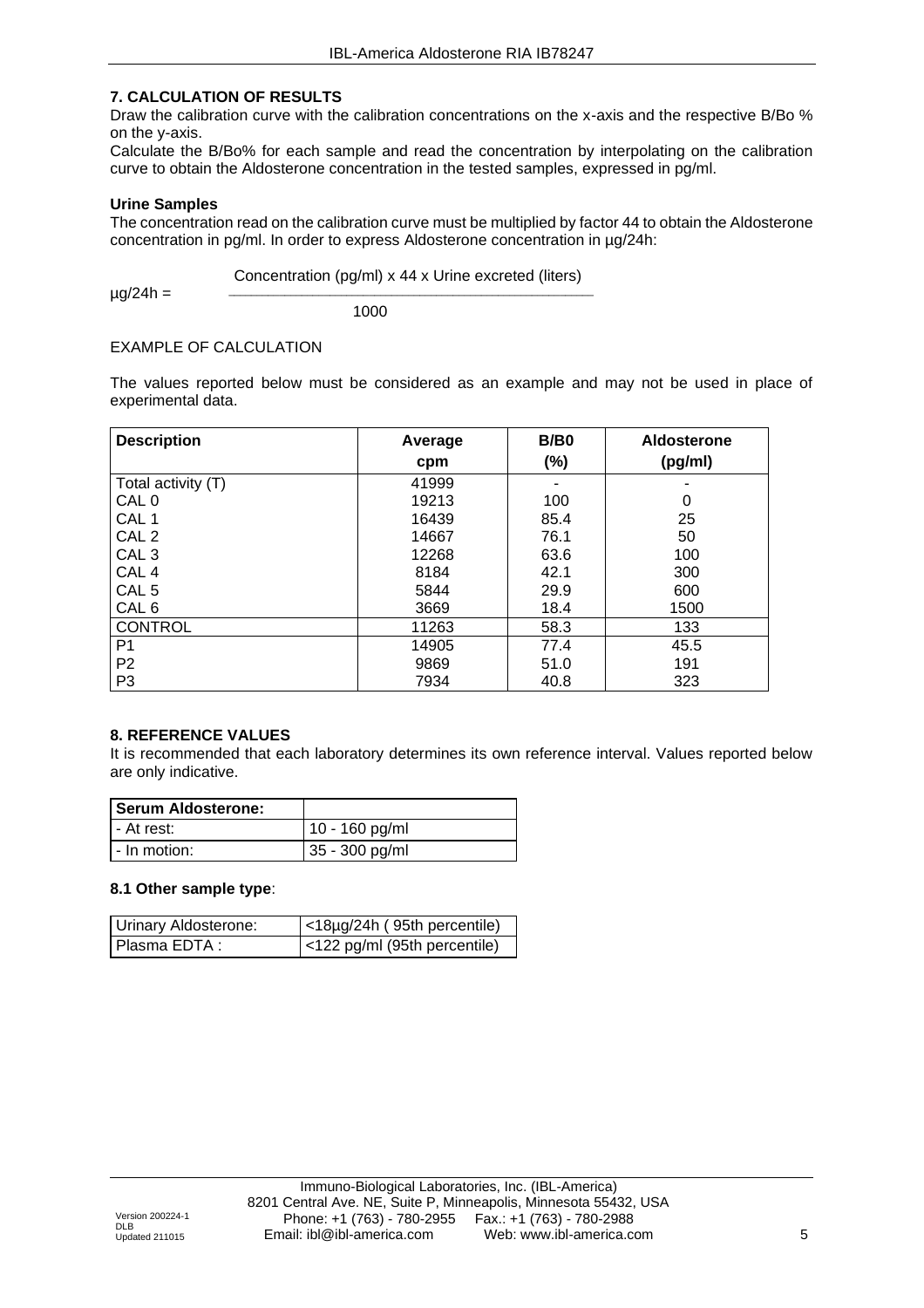#### **9. PERFORMANCES OF THE ASSAY**

#### **SPECIFICITY**

The percentage of cross-reactivity is calculated by using the EP7-A2 method.

% Cross reactivity = 100\* ((measured value-true value / interfering concentration)).

The present method has shown the following cross-reactions:

| <b>Substance</b>       | % cross reactivity |
|------------------------|--------------------|
| Cortisol               | 0.00               |
| 17 Hydroxyprogesterone | 0.33               |
| Progesterone           | 0.06               |
| Androstenedione        | 0.07               |
| Prednisolone           | 0.001              |
| Corticosterone         | 0.015              |
| 11-Deoxycortisol       | 0.380              |
| 11-Deoxycorticosterone | 7.952              |
| Prednisone             | 0.001              |
| Testosterone           | 0.238              |

#### **SENSITIVITY**

#### **Analytical sensitivity**

The sensitivity was calculated based upon the calibration curve and expressed as the minimal dose showing a significant difference from the Zero Calibrator (mean value - 2 S.D.). This dose is 1.4 pg/ml.

#### **Functional sensitivity**

The functional assay sensitivity is the lowest value which is measured with a precision of maximum 20% inter-assay variance. For the Aldosterone, this value is 25 pg/ml.

#### **PRECISION**

Precision was evaluated upon intra- and inter-assay variability at different analyte concentrations.

#### **Intra-assay**

| <b>Serum</b> | <b>Mean</b> |         | <b>S.D.</b> | C.V. | N        |
|--------------|-------------|---------|-------------|------|----------|
|              |             | (pg/ml) |             | (%)  |          |
|              | 42.3        |         | 5.8         | 13.7 | nr<br>∠∪ |
|              | 77          |         | 6.7         | 3.8  | 20       |
|              | 278         |         | 14.8        | 5.3  | ററ<br>∠⊾ |

#### **Inter-assay**

| <b>Serum</b> | <b>Mean</b> |         | S.D. | C.V.      | IN |
|--------------|-------------|---------|------|-----------|----|
|              |             | (pg/ml) |      | (%)       |    |
|              | 38.2        |         | .    | 18.6      | У  |
|              | 169         |         | 12.6 | 7. S      | У  |
|              | 284         |         |      | ຂາ<br>∪.∠ | У  |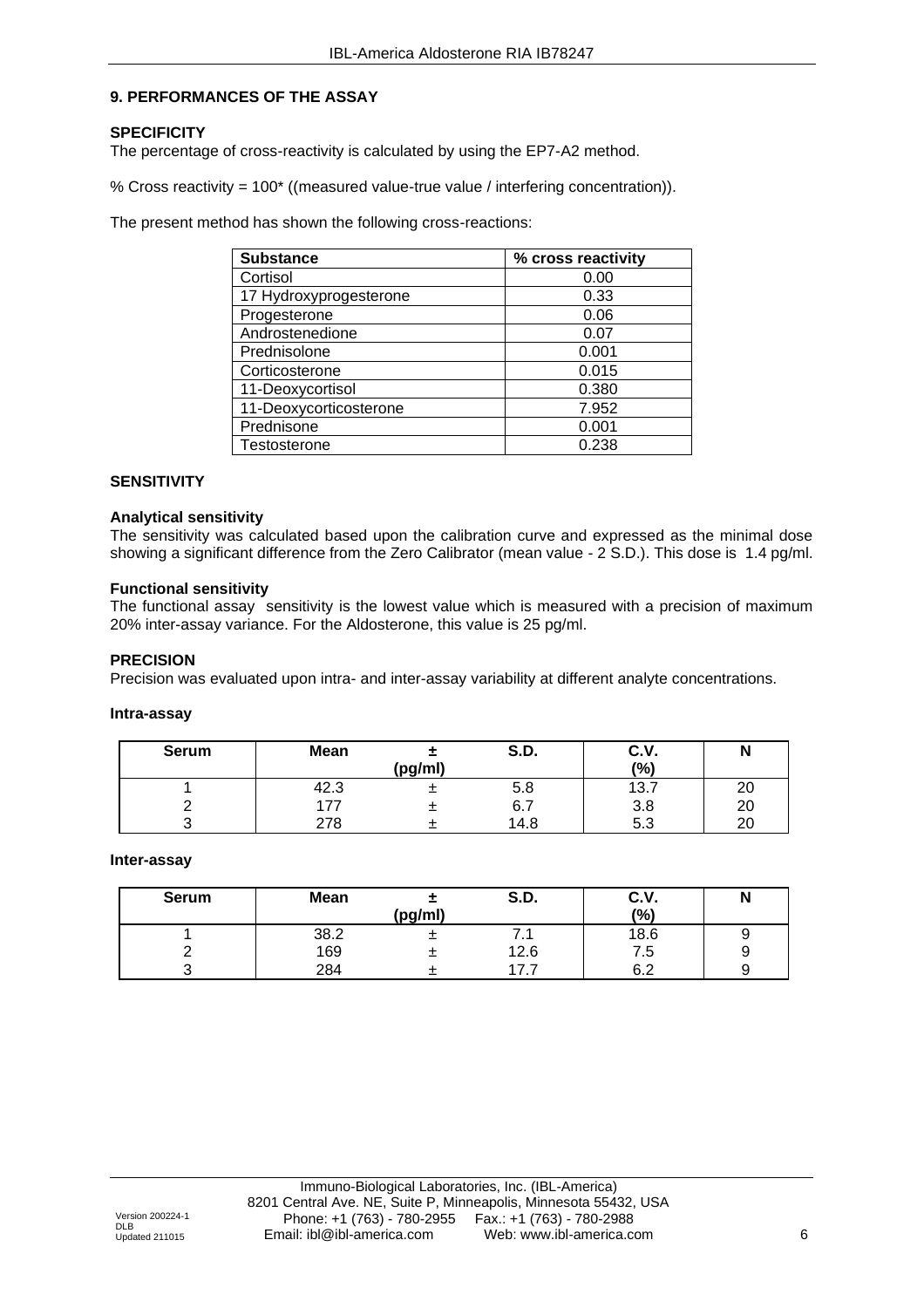#### **ACCURACY**

Accuracy of the method has been checked by the recovery and parallelism tests.

#### **Recovery Test**

Samples, mixed with equal volumes of each calibrator, were tested.

| <b>Added</b>   | <b>Expected</b> | <b>Measured</b> | <b>Recovery</b> |
|----------------|-----------------|-----------------|-----------------|
|                | (pg/ml)         | (pg/ml)         | (%)             |
| S1             |                 | 97.2            |                 |
| $S1 + CAL$ 0   | 48.6            | 41.6            | 85.6            |
| $S1 + CAL$ 1   | 61.1            | 69.4            | 113.6           |
| $S1 + CAL2$    | 73.6            | 88.8            | 120.7           |
| $S1 + CAL$ 3   | 98.6            | 121             | 122.7           |
| $S1 + CAL4$    | 199             | 249             | 125.1           |
| $S1 + CAL5$    | 349             | 455             | 130.4           |
| $S1 + CAL6$    | 799             | 933             | 116.8           |
| S <sub>2</sub> |                 | 142             |                 |
| $S2 + CAL$ 0   | 71.0            | 68.4            | 96.3            |
| $S2 + CAL1$    | 83.5            | 83.4            | 99.9            |
| $S2 + CAL2$    | 96.0            | 96.9            | 100.9           |
| $S2 + CAL3$    | 121             | 137             | 113.2           |
| $S2 + CAL$ 4   | 221             | 244             | 110.4           |
| $S2 + CAL5$    | 371             | 431             | 116.2           |
| $S2 + CAL6$    | 821             | 952             | 116.0           |

#### **Parallelism Test**

Serums with high analyte concentration was tested at different dilutions with the Zero Calibrator.

| <b>Dilution</b>          | <b>Expected</b><br>(pg/ml) | <b>Measured</b><br>(pg/ml) | <b>Recovery</b><br>(%) |
|--------------------------|----------------------------|----------------------------|------------------------|
| S1 undiluted             |                            | 128                        |                        |
| 1/2                      | 64.1                       | 61.6                       | 96.1                   |
| 1/4                      | 32.1                       | 30.9                       | 96.3                   |
| 1/8                      | 16.0                       | 14.9                       | 93.1                   |
| S <sub>2</sub> undiluted |                            | 351                        |                        |
| 1/2                      | 176                        | 161                        | 91.5                   |
| 1/4                      | 87.8                       | 75                         | 85.4                   |
| 1/8                      | 43.9                       | 36.3                       | 82.7                   |
| 1/16                     | 22.0                       | 25                         | 113.6                  |

#### **Physical caracteristics of 125I**

 $t1/2 = 59.9$  days

#### **Main emissions**

| E (MeV) |     |
|---------|-----|
| 0.035   |     |
| 0.027   | 114 |
| 0.032   |     |